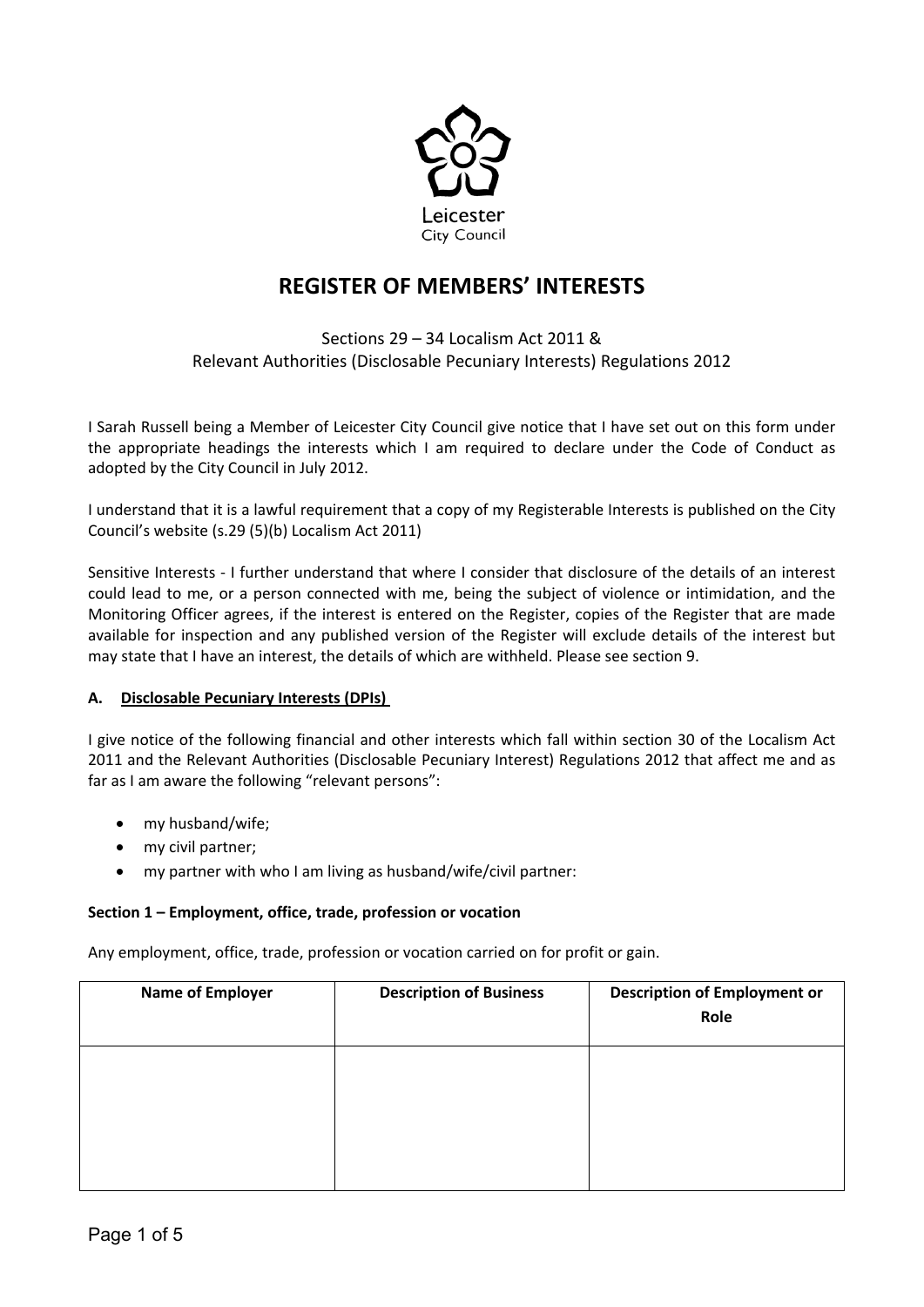#### **Section 2 – Sponsorship**

Any payment or provision of any financial benefit (other than from Leicester City Council) made or provided within the relevant period in respect of any expenses incurred by me in carrying out duties as a member or towards my election expenses.

This includes any payment or financial benefit from a trade union within the meaning of the Trade Union and Labour Relations (Consolidation) Act 1992

| <b>Body</b>  | <b>Benefit</b>          |
|--------------|-------------------------|
| Labour Party | <b>Election Support</b> |

#### **Section 3 – Contracts**

Any contract which is made between the relevant person (or a body in which the relevant person has a beneficial interest) and Leicester City Council:

- (a) under which goods or services are to be provided or works are to be executed; and
- (b) which has not been fully discharged.

#### **Description of Contract**

#### **Section 4 – Land**

Any beneficial interest in land which is within the area of the city of Leicester.

Personal home addresses need only, if you choose, be "described" by type of ownership (e.g. freehold), type of property (e.g. bungalow) and Ward in which located. For other "land" the full address must be provided.

Note however that even in the case of personal home addresses, if your "interest" becomes relevant in a particular matter/decision such as to be likely to prejudice your judgement of the public interest, you must disclose it in full and withdraw

| <b>Address/Description of Land</b> | Nature of Interest in Land |
|------------------------------------|----------------------------|
| Personal address in Westcotes ward | Freehold                   |

#### **Section 5 – Licences**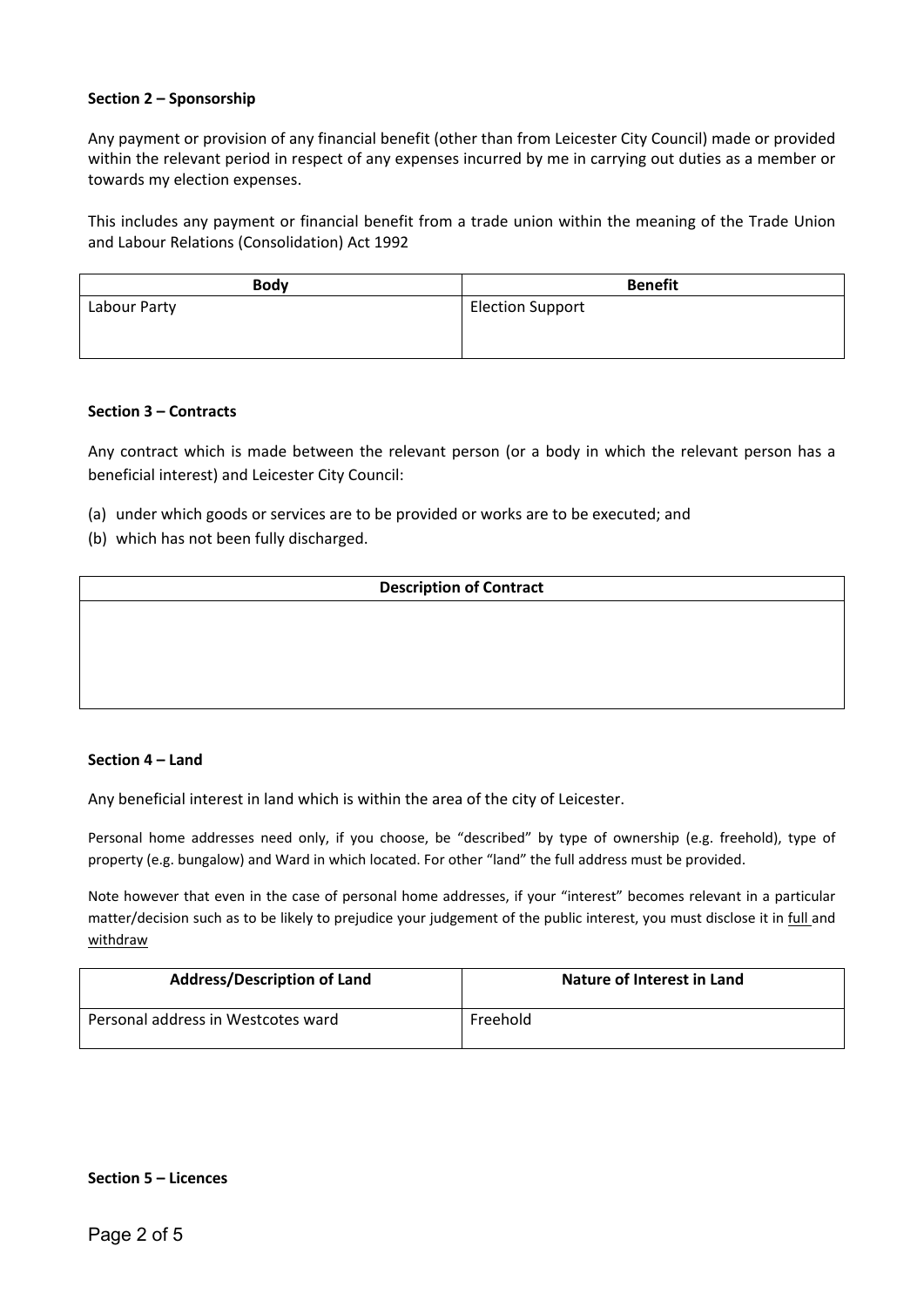Any licence (alone or jointly with others) to occupy land in the area of the city of Leicester for a month or longer.

| <b>Address/Description of Land</b> | <b>Nature of Licence</b> |
|------------------------------------|--------------------------|
|                                    |                          |

#### **Section 6 – Corporate tenancies**

Any tenancy where (to your knowledge):

- (a) the landlord is Leicester City Council; and
- (b) the tenant is a body in which the relevant person has a beneficial interest.

| <b>Address/Description of Property</b> | <b>Nature of Interest in Property</b> |
|----------------------------------------|---------------------------------------|
|                                        |                                       |

#### **Section 7 – Securities**

Any beneficial interest in securities of a body where:

(a) that body (to your knowledge) has a place of business or land in the area of the city of Leicester; and

- (b) either
	- i. the total nominal value of the securities exceeds £25,000 or one hundredth of the total issued shared capital of that body; or
	- ii. if the share capital of that body is of more than one class, the total nominal value of the shares of any one class in which the relevant person had a beneficial interest exceeds one hundredth of the total issued share capital of that class.

#### **Name of Company/Body**

#### **B. Other Disclosable Interests**

#### **Section 8 – Other Disclosable Interests (ODIs)**

You will have an "Other disclosable interest" in an item of business of the Authority where a decision in relation to that business might reasonably be regarded as affecting the well-being or financial standing of you, or a member of your family or a person with whom you have a close association (see below), to a greater extent than it would affect the majority of Council Tax payers, ratepayers or inhabitants of the Ward or electoral area,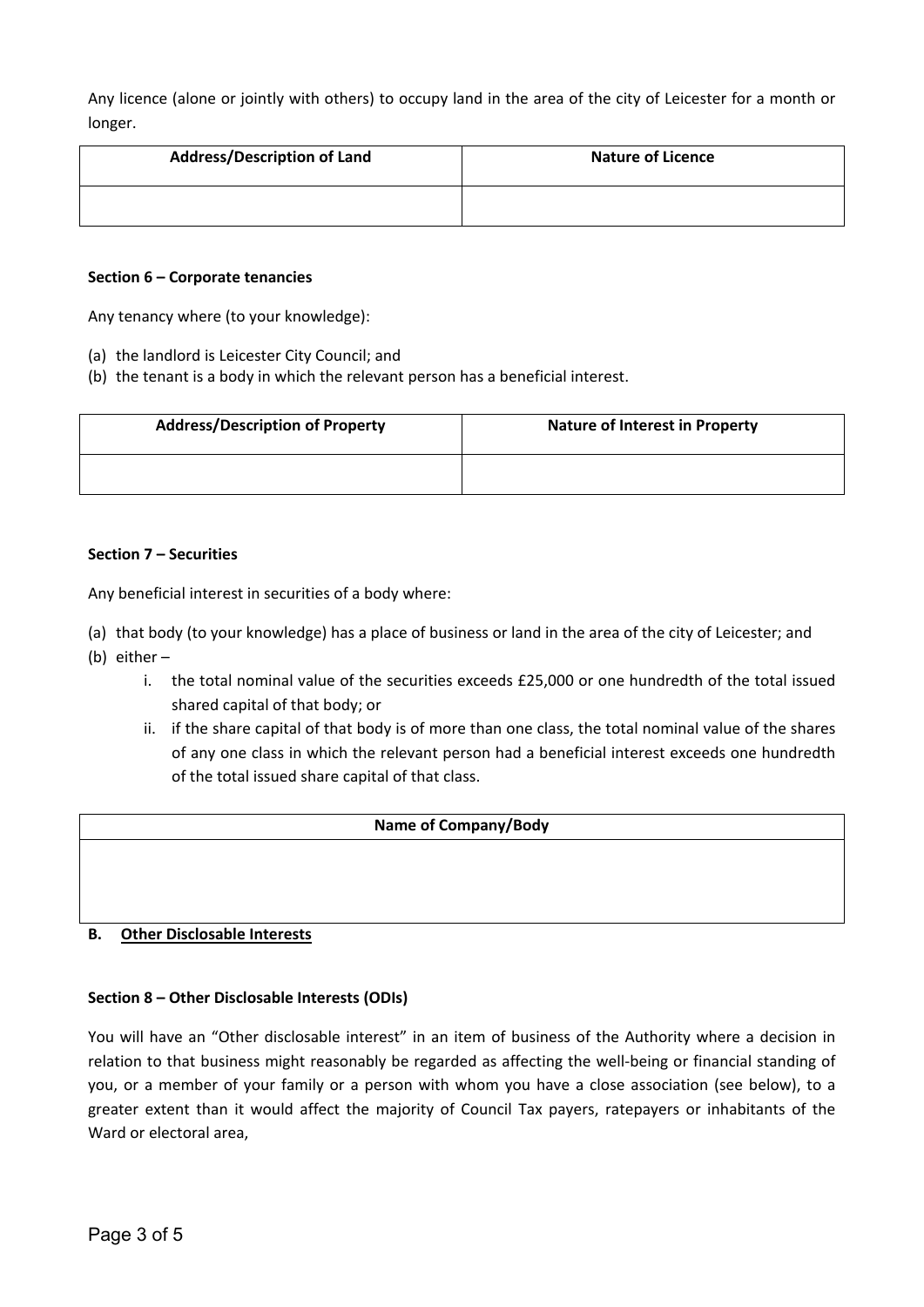- "close association" is not defined in law but would reasonably include someone with whom you are in regular or irregular contact over a period of time, who is more than an acquaintance, and is someone whom a reasonable member of the public might think you were prepared to favour or disadvantage when discussing a matter that affects them.
- An ODI might include your membership/appointment to charities, clubs, companies, schools or other bodies where this may be seen to be relevant to, or have a bearing upon, your judgement of the public interest. Other examples might include matters such as the receipt of Council services (social care, earned income, housing etc).

#### **Other Disclosable Interests**

Governor at King Richard III Infants

### **C. Other matters**

#### **Section 9 – Sensitive interests**

I do not have any Sensitive Interests as defined by s 32 Localism Act 2011 and the Monitoring Officer considers that disclosure could lead to the risk of violence or intimidation. I understand that the Monitoring Officer maintains a separate, confidential, Register of Sensitive Interests.

#### **Section 10 – Gifts & Hospitality**

Any gift, benefit or hospitality with a value in excess of £25 which you have accepted as a member from any person or body other than the Council

| Date                         | <b>Source</b>            | Gift                                             | Value        |
|------------------------------|--------------------------|--------------------------------------------------|--------------|
| 13 <sup>th</sup> May 2019    | Curve                    | 2x tickets to Romeo &                            | £40          |
|                              |                          | Juliet                                           |              |
| 10 <sup>th</sup> June 2019   | Curve                    | tickets<br>2x<br>to<br>a                         | At least £25 |
|                              |                          | performance<br>of<br><b>The</b>                  |              |
|                              |                          | Colour Purple on 3 July                          |              |
|                              |                          | 2019                                             |              |
| 24 <sup>th</sup> August 2019 | Leicester City Council - | 4 x tickets to BBC Music                         | At least £25 |
|                              | De Montfort Hall         | Introducing event                                |              |
| 29 <sup>th</sup> August 2019 | <b>Curve Theatre</b>     | The<br>$\overline{2}$<br>x tickets<br>to         | At least £25 |
|                              |                          | Entertainer performance                          |              |
| 9 September 2019             | Curve Theatre            | $\overline{2}$<br>tickets<br>for<br>$\mathsf{x}$ | At least £25 |
|                              |                          | performance<br>of<br>Mv.                         |              |
|                              |                          | Beautiful Launderette on                         |              |
|                              |                          | 26/9/19                                          |              |
| 30 October 2019              | <b>Curve Theatre</b>     | $\overline{2}$<br>for<br>tickets<br>X            | At least £25 |